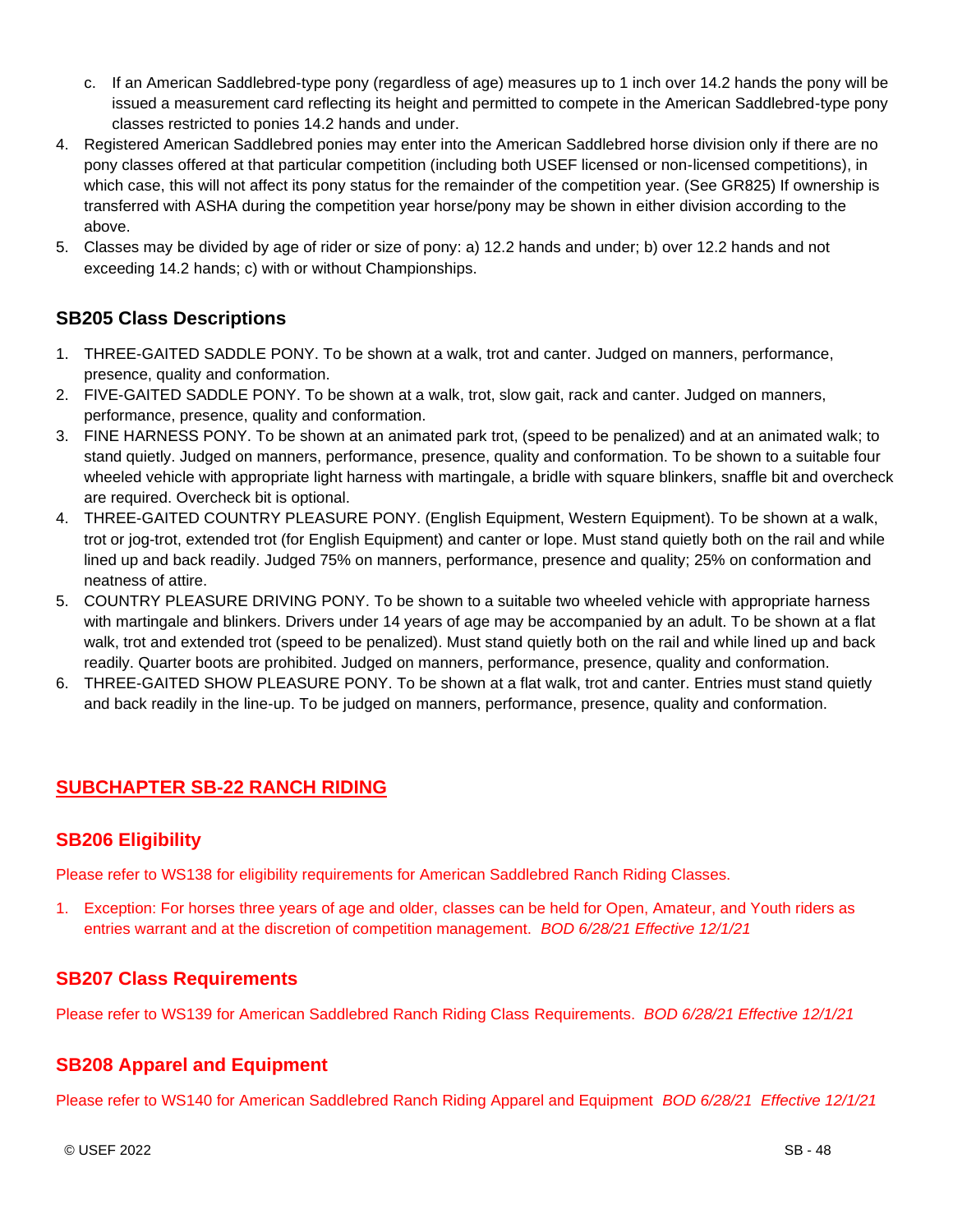#### **SB209 Gaits**

Please refer to WS141 for American Saddlebred Ranch Riding Gaits BOD 6/28/21 Effective 12/1/21

#### **SB210 Ranch Riding Penalties**

Please refer to WS142 for American Saddlebred Ranch Riding Penalties

1. Exception: Hoof black is discouraged but will not be penalized. *BOD 6/28/21 Effective 12/1/21*

# **SUBCHAPTER SB-23 RANCH RAIL PLEASURE**

#### **SB211 General**

The ranch rail pleasure class measures the ability of the horse to be a pleasure to ride while being used as a means of conveyance from one ranch task to another and should reflect the versatility, attitude and movement of a working horse. The horse should be well-broke, quiet and willing to perform for the rider. The horse should be ridden with light contact and without requiring undue restraint. The horse should be responsive to the rider and make timely transitions in a smooth and correct manner. The horse should be quiet in the bridle and yield to contact from the rein. The ideal ranch horse should carry his/her head in a natural position comfortable for the individual at each gait. In all gaits, movements of the ranch rail pleasure horse should demonstrate a horse needing to cover long distances softly and quietly, like that of a working ranch horse. This class should show the horse's ability to work at a forward working speed while under control by the rider. The overall manners and responsiveness of the horse while performing the maneuver requirements and the horse's quality of movement are the primary consideration. This class is intended as a rail class but individuals working off the rail will not be penalized. *BOD 6/28/21 Effective 12/1/21*

# **SB212 Eligibility**

1. For horses three years of age and older, offered as a junior, senior, or all age open division class, and all age class for amateur, and youth. *BOD 6/28/21 Effective 12/1/21*

#### **SB 213 Gaits**

1. Walk - The walk is a natural, flat-footed, four-beat gait. The gait is rhythmic and ground covering. As in all gaits, the horse should display a natural head carriage with a bright, attentive, expression.

2. Trot -- The trot is a natural two-beat gait demonstrating more forward movement than the Western pleasure jog.

3. Extended Trot - The extended trot demonstrates an obvious lengthening of the stride with a definite increase in pace. The horse should be moving in a manner as if it were covering a large area on a ranch.

4. Lope - The lope is a three-beat gait. The lope should be relaxed and smooth with a forward moving stride.

5. Extended Lope - The extended lope is not a run or a race but should be an obvious lengthening of the stride, demonstrating a forward working speed.

6. Part of the evaluation of this class is on smoothness of transitions. A horse may be collected from the extended trot as the horse moves into the lope. The transition from the extended lope down to the trot is a transition to the seated trot not the extended trot. Therefore, an extra cue to achieve this gait is expected. Horses that complete this total transition within three strides calmly and obediently should be rewarded. Horses that attempt to stop or do stop prior to trotting will be penalized. Judges expect to see horses that have been trained to respond to cues. Cues being applied discretely and a horse responding correctly should result in credit-earning.

7. A horse in Ranch Rail should be a willing, compliant partner with its rider but should never seem intimidated while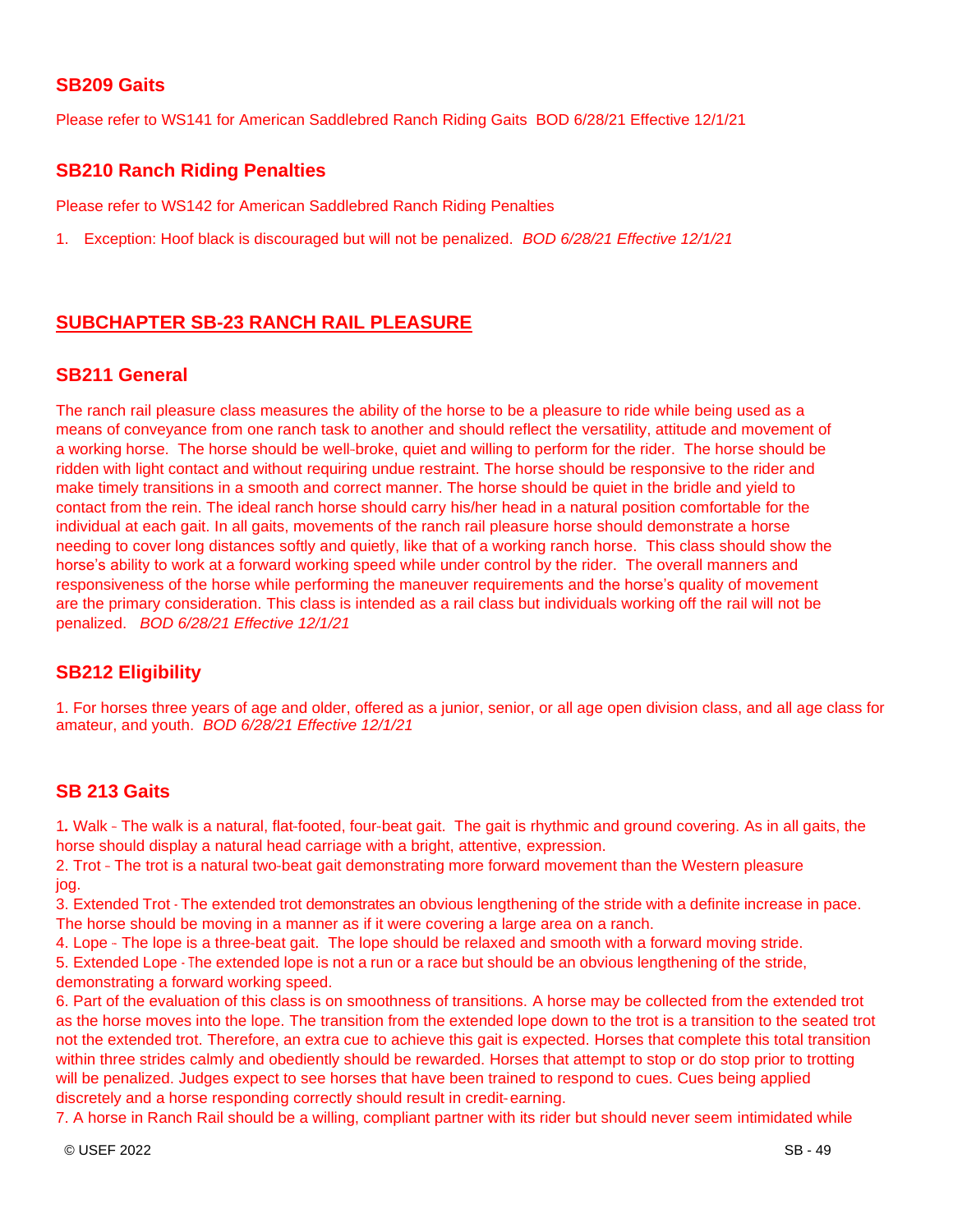# **SB214 Ranch Rail Pleasure Penalties**

Minor Penalties are as follows: 1. Too slow at any gait. 2. Over-bridled/ behind the bit. 3. Break of gait. 4. Wrong lead Major Penalties are as follows: 5. Blatant disobedience 6. Kick out, buck, rear 7. Major disobedience or schooling by rider 8. Failure to flat walk or halt. BOD 6/28/21 Effective 12/1/21

# **SB 215 Ranch Class Apparel and Equipment**

- 1*.* Attire and tack should be clean and presentable.
- 2. Working tack is encouraged.
- 3. Equipment with silver should not count over a good working outfit.
- 4. Silver headstalls and saddles are discouraged.
- 5. Hoof polish is not prohibited but is discouraged.
- 6. No braiding or banding of manes, no switches or tail extensions.
- 7. Trimming of bridle path, fetlocks, or whiskers is allowed. A horse left in a natural state is not tobe penalized.
- 8. Split or rommel reins are permitted.

9. Riders must wear long sleeved, collared shirt, cowboy hat or helmet and boots. Chaps or chinks are acceptable. Scarves or wild rags are allowed.

10. Only one hand may be used on the reins, except for junior horses shown two-handed in a snaffle bit or hackamore/bosal. Hands must not be changed. For split reins, rider may place index finger between the reins. Rommel reins shall be held with fingers around the reins, no fingers between the reins. Posting or standing at the extended trot is acceptable. Holding the saddle horn at any extended gait is permitted.

11. The class must enter the ring at the trot. Class shall work both ways of the ring at all requested gaits.The class will be required to work at least one direction at one extended gait (trot or lope) and may be asked to extend gaits in both directions. Horses may be asked to halt as a maneuver during the rail portion of the class but it is not required. Horses may reverse to or away from the rail. Horses are required to back either on the rail or when in line up. BOD 6/28/21 Effective 12/1/21

# **SUBCHAPTER SB-24 RANCH TRAIL SECTION**

#### **SB 216 General**

1. The Ranch Trail class should test the horse's ability to cope with situations encountered while being ridden through a pattern of obstacles generally found during the course of everyday ranch work. The horse/rider team is judged on the correctness, efficiency and pattern accuracy with which the obstacles are negotiated, and the attitude and mannerisms exhibited by the horse. Judging emphasis is on identifying the well broke, responsive, and well---mannered horse which can correctly navigate and negotiate the course. The ideal ranch trail horse should have a natural appearance from head to tail in all maneuvers.

© USEF 2022 SB - 50 2. The ranch trail course will include no less than six and no more than 10 obstacles. It is mandatory that the horse be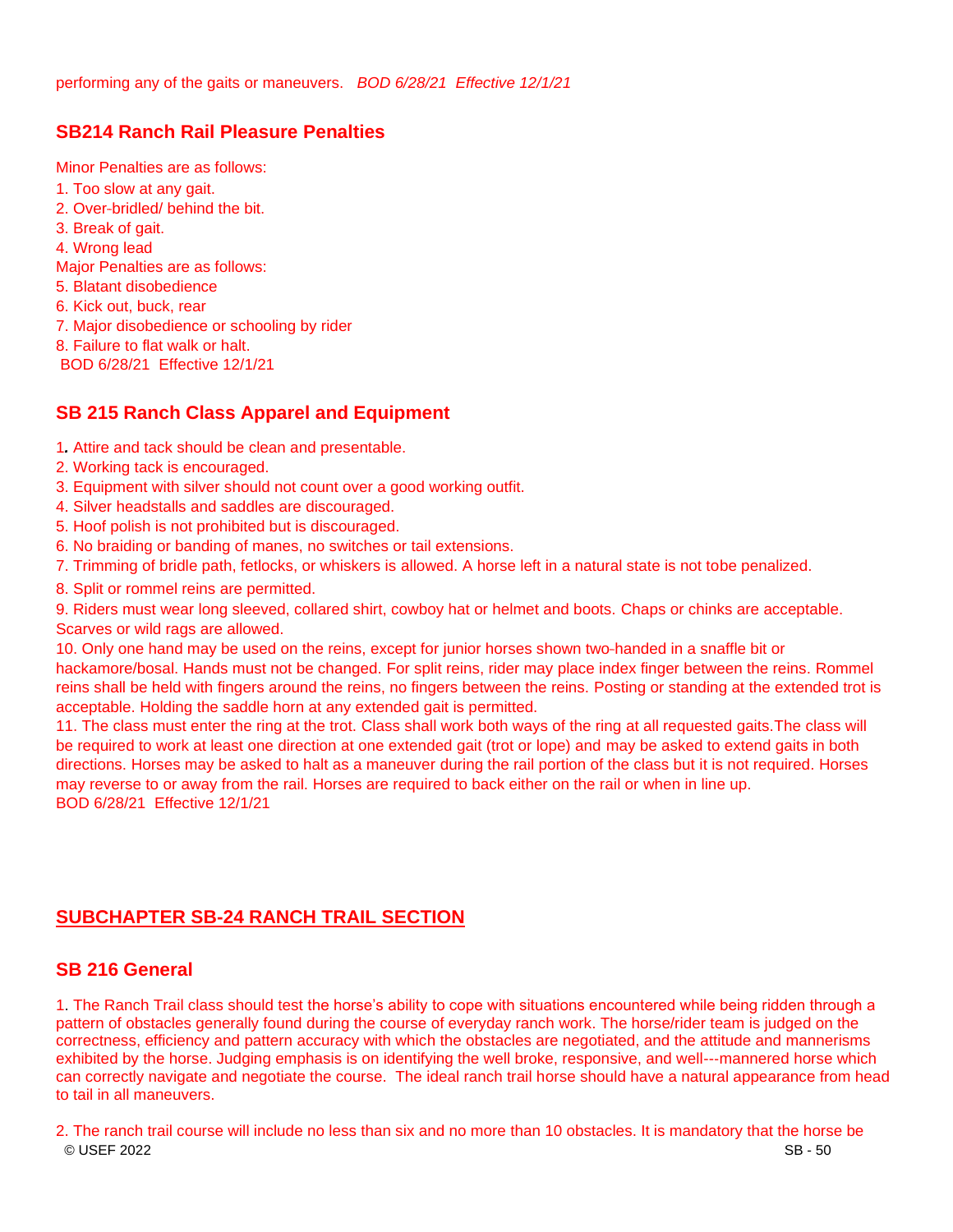asked to walk, trot, and lope during the course. Walk can be part of the obstacle score or be scored while approaching the obstacle. Lope must be lead---specific in the pattern. Care must be exercised to avoid setting up any obstacles that may be hazardous to the horse or rider.

3. When setting courses, management will be mindful not to trap a horse/rider team or eliminate it by making an obstacle overly difficult. All courses and obstacles should be constructed with safety in mind so as to reduce the risk for accidents. Show committee will have the option of setting up the course to best fit the arena conditions. An outdoor course is encouraged wherever available.

4. The judge or judges must walk the course and should alter the course if it is not in keeping with the intent of the class. Judges may remove or change any obstacles they deem unsafe or unnecessarily difficult.

5. Prohibited obstacles: Tarps, water obstacles with slick surface, PVC pipe used as a jump or walk over, tires, rails elevated in a manner that permits the obstacle to roll in a dangerous manner. *BOD 6/28/21 Effective 12/1/21*

#### **SB217 Mandatory Obstacles and Maneuvers**

*1.* Ride over obstacles on the ground (wooden rails). Walk, trot, or lope may be used.

2. Walk-overs. No more than 5 rails per obstacle, no more than 10 inches high and spacing of 28- 32 inches.

3. Trot-overs. Trot over no more than 5 rails per obstacle, no more than 10 inches high. The space between the rails should be 38-42 inches.

4. Lope‐overs: Lope over no more than 5 rails per obstacle, no more than 10 inches high. The space between logs should be 6‐7 feet.

5. Opening, passing through and closing a gate. A solid gate is suggested when available.

6. Ride over a wooden bridge. Bridge should be sturdy, safe, and negotiated at a walk only. Suggested minimum width shall be 36 inches wide and at least 6 feet long.

7. Backing obstacle: Backing obstacles are to be spaced at a minimum of 36 inches. If elevated, spacing should be wider than the minimum. Suggested obstacles: Back through or around 3 markers, back an "L", "V", or "U" ,or back an elevated chute (no more than 24 inches high)

8. Side-pass obstacle: Any object which is safe and of any length. Raised side-pass obstacles should not exceed 12 inches.

*BOD 6/28/21 Effective 12/1/21*

# **SB218 Optional Obstacles**

1. Optional obstacles may be used provided the items can be found in everyday ranch work.

2. Optional obstacles from which selections can be made include, but are not limited to:

- a. A jump obstacle whose center height is not less than 12 inches and not more than 18inches.
- b. Carry object from one part of the arena to another.
- c. Drag an object. Object being dragged should be of a reasonable size and weight to challenge the horse but not so heavy as to not be manageable by all riders. Dally is required. Dally is defined as at least half a wrap around the saddle horn.
- d. Remove and replace materials from a mailbox.
- e. Swing rope or throw rope at a dummy steer head
- f. Put on or pick up a slicker or coat
- g. Walk through a water obstacle
- h. Lead horse through a gate
- i. Pick up horse's feet
- i. Ground tie

3. The trail course should be posted at least one hour prior to competition. Printed handouts for the riders are helpful and encouraged. If mounting/dismounting is required in the pattern, a safe mounting step is provided. Use of a ground tie maneuver in a pattern is only to be used if there is an appropriate arena enclosure. Use of livestock (cattle, sheep, goats) is allowed but only where there is appropriate livestock containment equipment. Riders will not be penalized for touching/holding the saddle horn during extended gaits (extended trot, extended lope) or while working obstacles where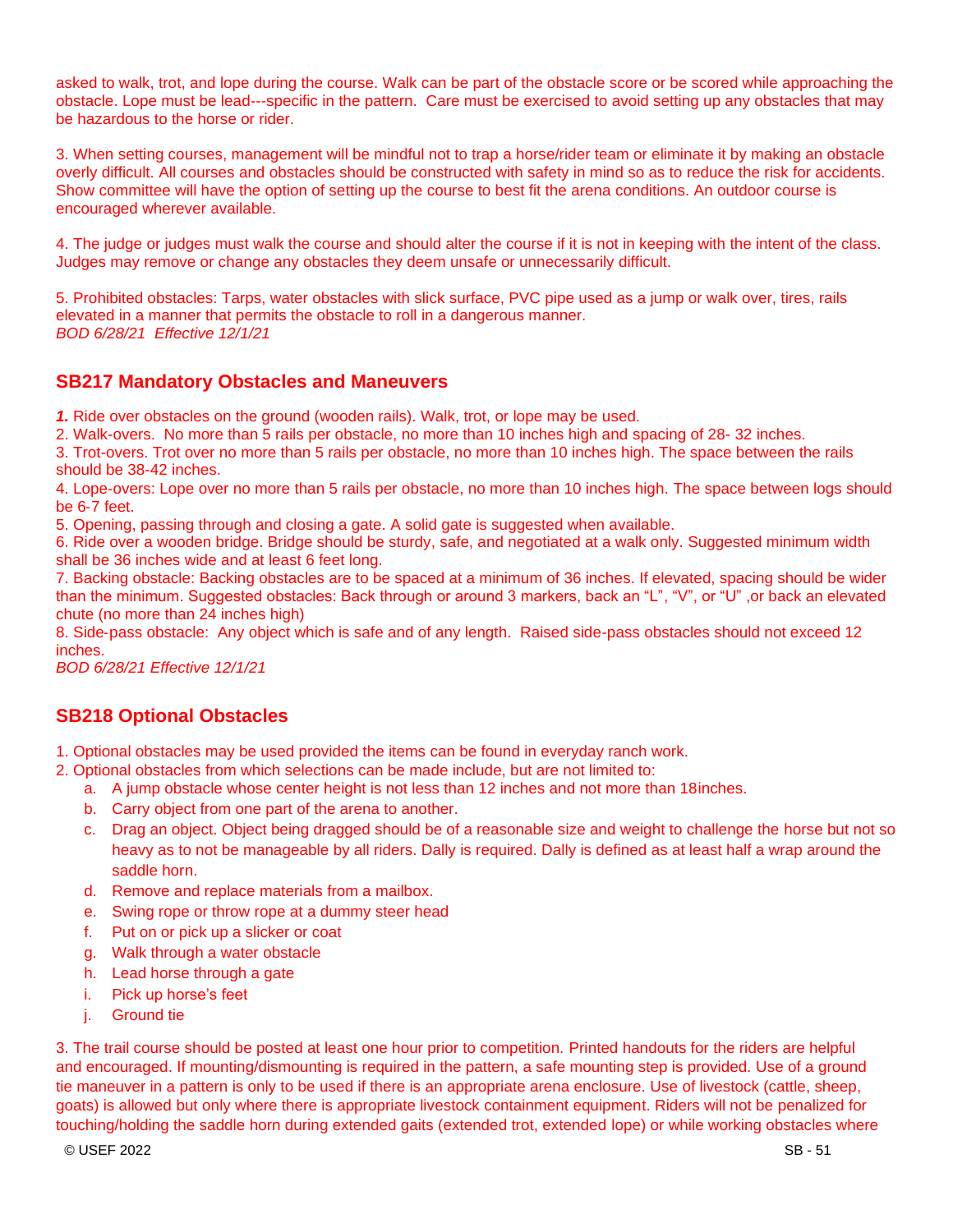# **SB219 Apparel and Equipment**

1.Attire and tack should be clean and presentable. Working tack is encouraged. Equipment with silver should not count over a good working outfit. Silver headstalls and saddles are discouraged.

a. Hoof polish is not prohibited but is discouraged.

b. No braiding or banding of manes, no switches or tail extensions.

c. Trimming of bridle path, fetlocks, or whiskers is permitted. A horse left in a natural state is not to be penalized.

d. Split or rommel reins are permitted.

e. Riders must wear long sleeved, collared shirt, cowboy hat or helmet and boots. Chaps or chinks are permitted. Scarves or wild rags are permitted. *BOD 6/28/21 Effective 12/1/21*

#### **SB220 Credits and Penalties**

*1.* All entries will be judged upon entering the arena and any infractions are subject to penalty at that time. The rider has the option of eliminating any obstacle in the pattern; however, this will result in being "off pattern" (OP) and the horse/rider team may not place above others who have completed the pattern entirely. A judge may ask a horse to pass on an obstacle after three refusals or at any time for safety concerns. Each horse will work individually, performing both required and optional maneuvers, and scored on the basis of 0 to 100, with 70 denoting an average performance. Each maneuver will receive a score that should be added or subtracted from 70 and is subject to a penalty that should be subtracted. Each maneuver will be scored on the following basis, ranging from plus 1 1/2 to minus 1 1/2.: -1 1/2 extremely poor, -1 very poor, ‐1/2 poor, 0 correct, +1/2 good, + 1 very good, + 1 1/2 excellent. Maneuver scores are to be determined and assessed independently of penalty points.

2. Credit is given to horse/rider teams who negotiate the obstacles correctly and efficiently. Horses should receive credit for showing attentiveness to obstacles and ability to negotiate through the course when the obstacles warrant it while willingly responding to rider's cues on more difficult obstacles. Quality of movement and cadence should be considered part of the maneuver score for the obstacle. Penalties are accessed as follows:

- a. 1 point penalties: Out of frame (head tossing or resistance to the bridle); Hit or stepping on a log, cone, marker or any component of an obstacle; incorrect or break of gait at walk or trot for two strides or less; both front or hind feet in a single-stride slot or space at a walk or trot; skipping or failing to step into required space; split log in lope-over; incorrect number of strides, if specified; moving one or two steps on mount/dismount or ground tie except shifting for balance.
- b. 3 point penalties: Wrong lead or cross lead; break of gait at lope, except when correcting an incorrect lead; break of gait at walk or trot for more than 2 strides; moving 3‐4 steps while mounting/dismounting or ground tie.
- c. 5 point penalties: Spurring in front of cinch: blatant disobedience; use of either hand to instill fear/praise; knocking over, stepping out of or falling off an obstacle; dropping an object required to be carried; 1st or 2nd cumulative refusal; letting go of gate; five or more steps on mount/dismount or ground tie.
- d. Off-pattern (OP): Incomplete maneuver; eliminating or adding a maneuver; 3rd refusal; repeated blatant disobedience; failure to dally and remained dallied during the drag; use of two hands (except junior horses shown in a snaffle bit/hackamore); more than one finger between split reins or any fingers between rommel reins; failure to open and close gate. Exhibitors with an OP cannot place above other who complete the pattern correctly.
- e. Disqualification (DQ): Lameness, abuse, leaving working area. *BOD 6/28/21 Effective 12/1/21*

# **SUBCHAPTER SB-25 RANCHMANSHIP**

#### **SB221 General**

© USEF 2022 SB - 52 *1.* The purpose of this class is to bring forth the versatility in both the ranch horse and exhibitor, while performing the designated pattern constructed using both Ranch Trail obstacles and Ranch Riding maneuvers. Obstacles and maneuvers will be judged to the standards written in Ranch Trail and Ranch Riding in each part of the patterns that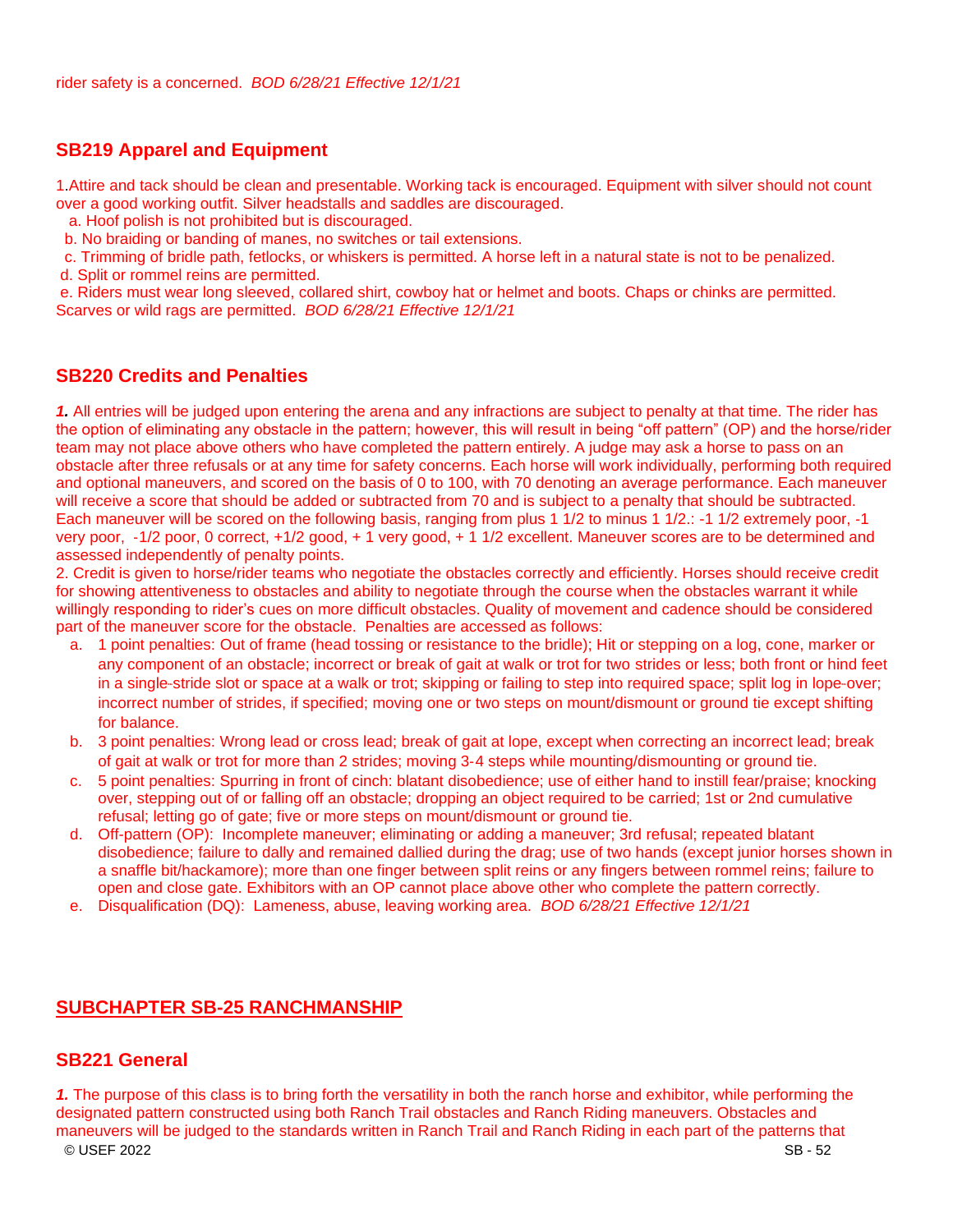pertains to these classes (See SB 210, SB 217-218).

2. Each horse will work individually performing the pattern designated by the judge. The judge may submit a pattern or select one of the four (4) suggested patterns offered in the rulebook as the designated pattern for the class. Horses will be scored on a basis of 0-100, with 70 denoting an average performance.

3. There will be no time limit. *BOD 6/28/21 Effective 12/1/21*

# **SB222 Eligibility**

This class is open to all horses 3 years of age and older. Classes can be held for Open, Amateur, and Youth Riders as entries warrant and at the discretion of competition management*. BOD 6/28/21 Effective 12/1/21*

#### **SB223 Apparel and Equipment**

*1*. Attire and tack should be clean and presentable. Working tack is encouraged. Equipment with silver should not count over a good working outfit. Silver headstalls and saddles are discouraged.

a. Hoof polish is not prohibited but is discouraged.

b. No braiding or banding of manes, no switches or tail extensions.

c. Trimming of bridle path, fetlocks, or whiskers is permitted. A horse left in a natural state is not to be penalized.

d. Split or rommel reins are permitted.

e. Riders shall wear long sleeved, collared shirt, cowboy hat or helmet and boots. Chaps or chinks are permitted. Scarves or wild rags are allowed *BOD 6/28/21 Effective 12/1/21*

#### **SB224 Class Maneuvers**

#### *Please see USEF Website for suggested patterns under applicable breed page.*

*1*. Class maneuvers may include a side pass, turns of 360 degrees or more, change of lead (simple orflying), walk, trot, or lope over a pole(s); or some combination of maneuvers to show the versatility of a ranch horse.

2. The judge may designate a pattern combining these maneuvers or may designate one of the suggested patterns offered on the USEF website as the pattern for this show. If the judge designates his own pattern, and does not use one of the suggested patterns, the pattern mustinclude at least 6 maneuvers. If a judge uses one of his own patterns, it is recommended to not have the stop following an extended lope.

3. The use of natural logs is encouraged.

4. Posting or standing in the stirrups at the extended trot is permitted.

5. Touching or holding the saddle horn is permitted at extended gaits or during obstacles whererider safety is a concern. *BOD 6/28/21 Effective 12/1/21*

#### **SB225 Gaits**

*1.* The overall cadence and performance of the gaits should be with an emphasis on forward movement, free--‐ flowing, and ground covering for all gaits. Transitions should be performed where designated, with smoothness and responsiveness.

2. A simple or flying lead change should be executed precisely in the specified number of strides and/or at the designated location. A simple lead change is performed by breaking to a walk or trot for one to five strides (before break of gait penalty applies). Flying lead changes should be simultaneous front to rear. All changes should be smooth and timely. Penalties will be incurred for halting or losing forward motion when changing leads.

3. This class will also be judged on quality of movement of the horse. The horse should reflect the versatility, attitude and movement of a working ranch horse riding outside the confines of an arena. The horse should be well-trained, relaxed, quiet, soft and cadenced at all gaits. The ideal ranch horse will travel with forward movement and demonstrate an obvious lengthening of stride at extended gaits. The horse can be ridden with light contact or on a relatively loose